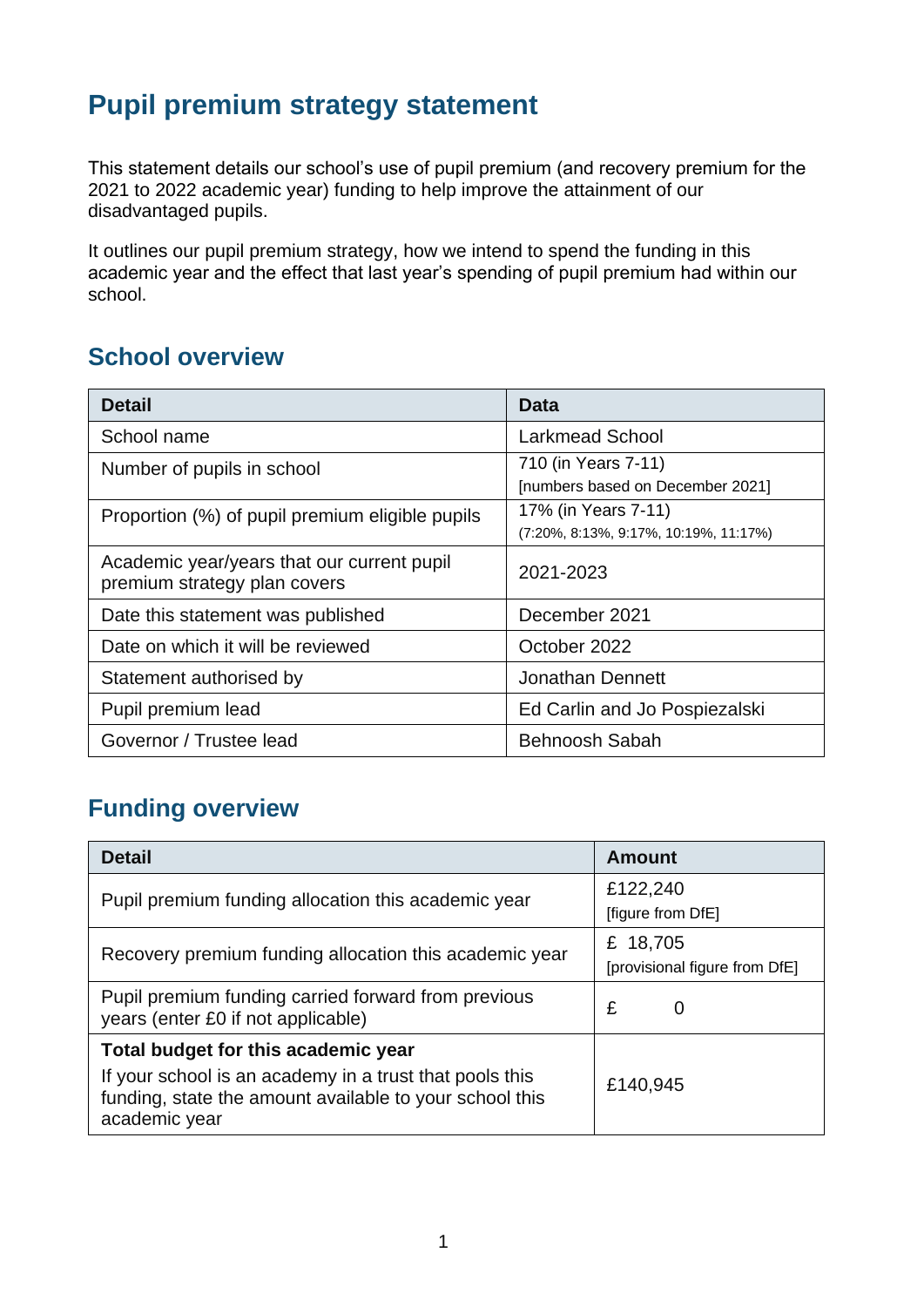# **Part A: Pupil premium strategy plan**

#### **Statement of intent**

The school's virtues of one community, individual minds and creating futures embody are overarching intention for each and every one of our students. As "one community" we value each member of the Larkmead family. "Individual minds" encourages personality and diversity, enabling each student to be themselves. "Creating futures" means inspiring ambition, resilience and ingenuity.

This is our intention for all of our students, irrespective of their background or the challenges they face, as we strive to ensure they all make good progress and achieve high attainment across the curriculum.

The focus of our pupil premium strategy is to support our disadvantaged pupils in achieving this goal, including those who are already high attainers. Although this report focusses on those students eligible for the pupil premium, the activities described are also intended to support other vulnerable pupils, such as those who have a social worker and those who are young carers, irrespective of whether they qualify for the pupil premium or not.

High-quality teaching is at the heart of our approach, with a focus on areas in which disadvantaged pupils require the most support. This is proven to have the greatest impact on closing the disadvantage attainment gap and at the same time will benefit the non-disadvantaged pupils in our school. We aim to ensure that all disadvantaged students attend school and will be successful learners, provided with timely and accurate feedback on their learning and given additional support where required, particularly to develop their literacy, numeracy and organisational skills. Implicit in the intended outcomes detailed below, is the intention that non-disadvantaged pupils' attainment will be sustained and improved alongside progress for their disadvantaged peers.

Our approach will be responsive to common challenges and individual needs, rooted in robust diagnostic assessment, not assumptions about the impact of disadvantage. The approaches we have adopted complement each other to help pupils excel. To ensure they are effective we will:

- ensure disadvantaged pupils are challenged in the work that they're set
- act early to intervene at the point need is identified
- adopt a whole school approach in which all staff take responsibility for disadvantaged pupils' outcomes and raise expectations of what they can achieve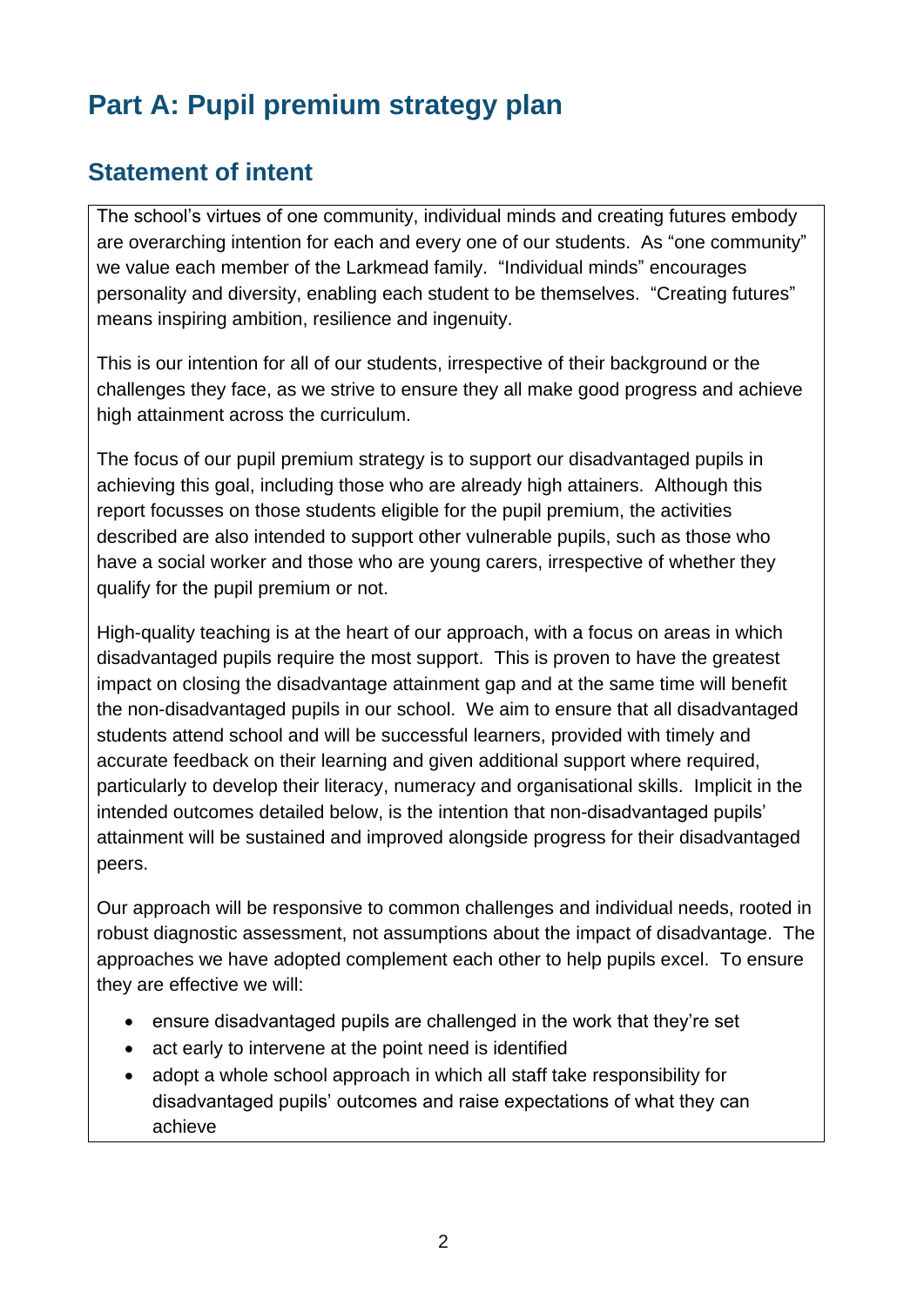# **Challenges**

This details the key challenges to achievement that we have identified among our disadvantaged pupils.

| <b>Challenge</b><br>number | <b>Detail of challenge</b>                                                                                                                                                                                                                                                                                                                                                                                                                                                                                                                                                                                                   |                                       |     |                                       |     |                            |
|----------------------------|------------------------------------------------------------------------------------------------------------------------------------------------------------------------------------------------------------------------------------------------------------------------------------------------------------------------------------------------------------------------------------------------------------------------------------------------------------------------------------------------------------------------------------------------------------------------------------------------------------------------------|---------------------------------------|-----|---------------------------------------|-----|----------------------------|
| 1                          | <b>GCSE Outcomes</b>                                                                                                                                                                                                                                                                                                                                                                                                                                                                                                                                                                                                         |                                       |     |                                       |     |                            |
|                            | It is recognised that attainment data is not the best way to compare the<br>GCSE outcomes of disadvantaged students with that of their peers, as it<br>does not consider prior attainment. However, Progress 8 figures have<br>not been available for the last two years; prior to Covid-19, our P8 was:                                                                                                                                                                                                                                                                                                                     |                                       |     |                                       |     |                            |
|                            | <b>2019 Nat Av</b><br>2018<br>2019                                                                                                                                                                                                                                                                                                                                                                                                                                                                                                                                                                                           |                                       |     |                                       |     |                            |
|                            | <b>Disadvantaged</b>                                                                                                                                                                                                                                                                                                                                                                                                                                                                                                                                                                                                         | $-0.60$<br>(-0.20 minus two students) |     | $-0.67$<br>(-0.34 minus two students) |     | $-0.45$<br>(like-for-like) |
|                            | <b>Whole School</b>                                                                                                                                                                                                                                                                                                                                                                                                                                                                                                                                                                                                          | $+0.06$                               |     | $-0.26$                               |     | $-0.03$                    |
|                            | Calculation of P8 for 2020 (using 2019 comparison figures) shows a<br>narrowing of this gap to 0.19 but it is still apparent that there is a<br>significant shortfall that needs addressing.<br>The percentage of PP students gaining 9-4 in both English and<br>Mathematics increased prior to CAGs and TAGs but is still a focus for                                                                                                                                                                                                                                                                                       |                                       |     |                                       |     |                            |
|                            | improvement for each cohort in order to maximise our disadvantage<br>students' life chances.                                                                                                                                                                                                                                                                                                                                                                                                                                                                                                                                 |                                       |     |                                       |     |                            |
|                            | 2019<br>2018<br>2019<br>2020<br>2021<br><b>Nat Av</b>                                                                                                                                                                                                                                                                                                                                                                                                                                                                                                                                                                        |                                       |     |                                       |     |                            |
|                            | <b>Disadvantaged</b>                                                                                                                                                                                                                                                                                                                                                                                                                                                                                                                                                                                                         | 42%                                   | 50% | 69%                                   | 58% | 45%<br>(like-for-like)     |
| $\overline{2}$             | <b>Attendance</b>                                                                                                                                                                                                                                                                                                                                                                                                                                                                                                                                                                                                            |                                       |     |                                       |     |                            |
|                            | Attendance was severely affected by Covid-19 last year. Ignoring<br>lockdown and Year 11 attendance post-assessments (where<br>attendance reporting is likely to confuse the data), PP attendance last<br>year was 81.2% compared to 90.2% whole school, with the difference<br>most apparent at KS4.<br>Persistent absenteeism for PP was 54% compared to whole school at<br>33%. This was, again, higher in KS4 compared to KS3.<br>All data, whether assessment, observation or discussion, shows that<br>absenteeism negatively affects the outcomes students and, therefore,<br>this is widening out disadvantaged gap. |                                       |     |                                       |     |                            |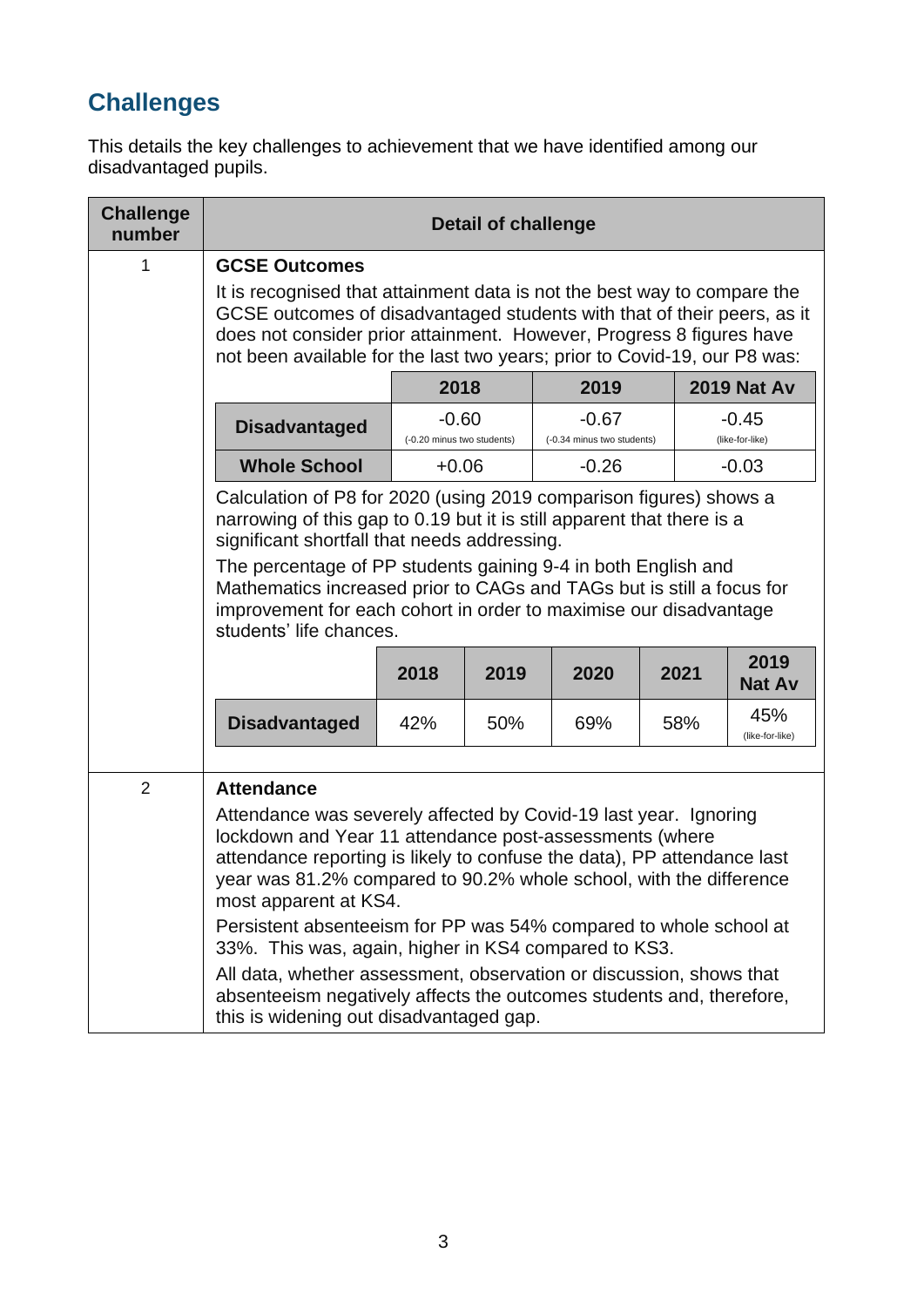| 3              | Literacy                                                                                                                                                                                                                                                                                                                                                                                                                                                                           |
|----------------|------------------------------------------------------------------------------------------------------------------------------------------------------------------------------------------------------------------------------------------------------------------------------------------------------------------------------------------------------------------------------------------------------------------------------------------------------------------------------------|
|                | It is widely appreciated that access to the curriculum is enhanced<br>through higher levels of reading comprehension and literacy.<br>Assessment of reading ages through Renaissance Star Reading,<br>alongside discussion with students and staff, shows that the percentage<br>of students in both the "on watch" category (and below) and the<br>"intervention" category (and below) are considerably higher in Larkmead<br>School within the PP cohort than the non-PP cohort. |
|                | It is expected that, unless tackled, this would result in lower GCSE<br>outcomes for these students when compared to their peers, as well as a<br>greater chance of lower motivation towards and engagement with the<br>curriculum.                                                                                                                                                                                                                                                |
| $\overline{4}$ | <b>Lockdown learning</b>                                                                                                                                                                                                                                                                                                                                                                                                                                                           |
|                | Our assessments, observations and discussions with pupils and families<br>suggest that the education and wellbeing of many of our disadvantaged<br>pupils have been impacted by partial school closures to a greater extent<br>than for other pupils. These findings are backed up by several national<br>studies.                                                                                                                                                                 |
|                | This is, in some cases, due to a lack of support and stability at home. It<br>was also due to a technology disadvantage that we later overcame<br>through lending devices supplied to us through the DfE                                                                                                                                                                                                                                                                           |
|                | This has resulted in significant knowledge gaps resulting in pupils falling<br>further behind targets based on prior attainment.                                                                                                                                                                                                                                                                                                                                                   |
| 5              | <b>Homework</b>                                                                                                                                                                                                                                                                                                                                                                                                                                                                    |
|                | Data prior to December 2021 shows the percentage of PP students with<br>more than one poor AtL2 score (homework concern) is considerably<br>higher than equivalent percentages for non-PP students, especially in<br>Years 8-10.                                                                                                                                                                                                                                                   |
|                | Through discussion, this is due to a number of factors. Research<br>clearly shows the importance of support and encouragement working<br>outside of lessons and the impact that this has on progress and<br>attainment.                                                                                                                                                                                                                                                            |
| 6              | <b>Engagement and Aspiration</b>                                                                                                                                                                                                                                                                                                                                                                                                                                                   |
|                | Discussion with PP students and analysis of educational visit data<br>shows less engagement from PP students with opportunities made<br>available to them compared to their peers. There also appears to be<br>less awareness of opportunities available beyond Year 11, which<br>options choices and destinations beyond KS4.                                                                                                                                                     |
|                | Research shows that engaging positively within school, making the right<br>subject choices for GCSE and aspiring to a longer-term goal support<br>better attendance, increased engagement and greater progress of the<br>individual.                                                                                                                                                                                                                                               |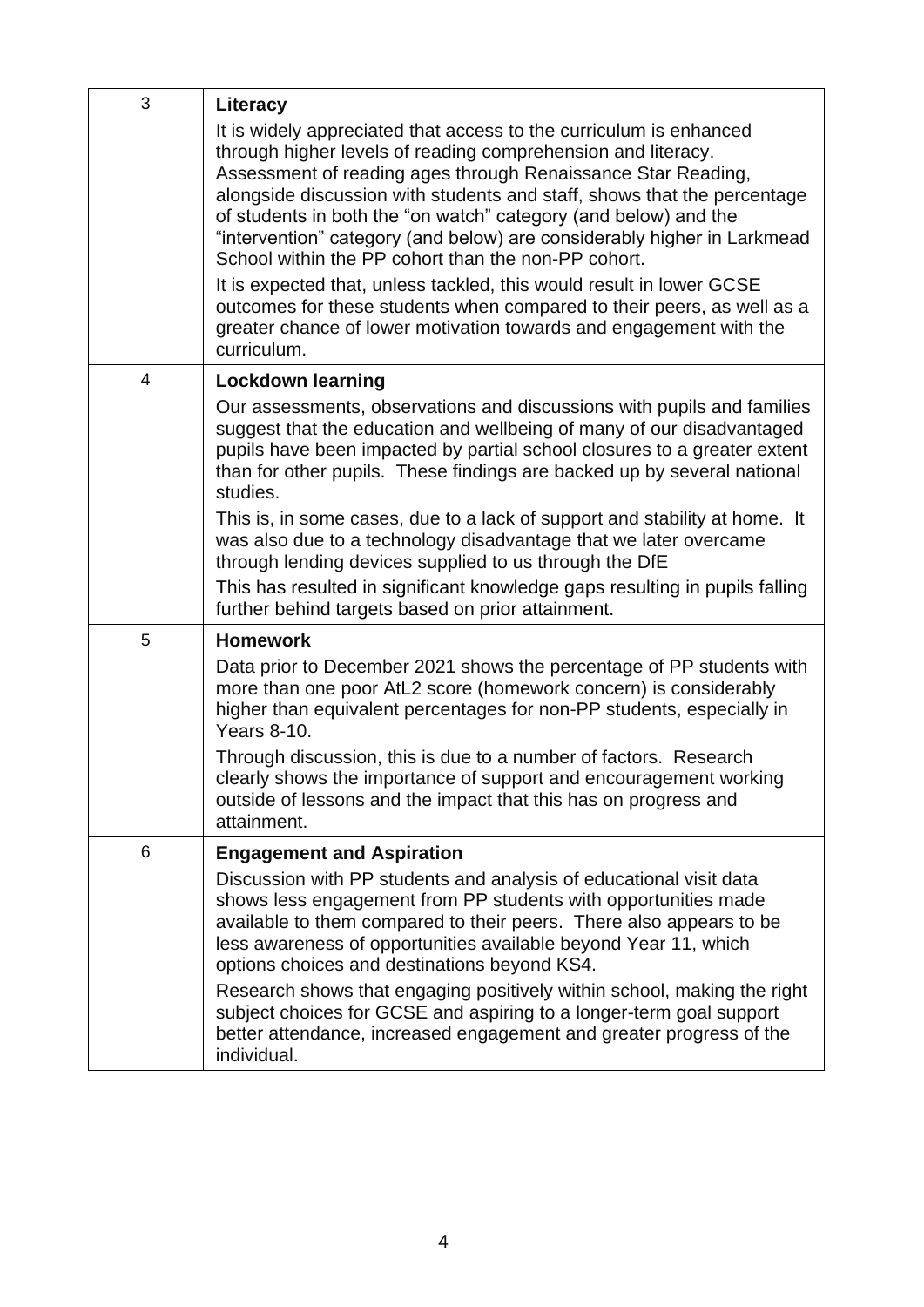## **Intended outcomes**

This explains the outcomes we are aiming for **by the end of our current strategy plan**, and how we will measure whether they have been achieved.

| <b>Intended outcome</b>                                                                                                                            | <b>Success criteria</b>                                                                                                                                                                                                                                                                                                                                                                                                                                                                  |
|----------------------------------------------------------------------------------------------------------------------------------------------------|------------------------------------------------------------------------------------------------------------------------------------------------------------------------------------------------------------------------------------------------------------------------------------------------------------------------------------------------------------------------------------------------------------------------------------------------------------------------------------------|
| Improved attainment<br>among disadvantaged<br>pupils across the<br>curriculum at the end of<br>KS4.                                                | 2022/23 KS4 outcomes demonstrate that<br>disadvantaged pupils achieve a Progress 8 score of<br>above -0.25, aiming for a positive overall score.                                                                                                                                                                                                                                                                                                                                         |
| To achieve and sustain<br>improved attendance for all<br>pupils, particularly our<br>disadvantaged pupils.                                         | Sustained high attendance from 2024/25 demonstrated<br>by:<br>the overall absence rate for all pupils being no more<br>than $5%$<br>the absence rate for disadvantaged pupils being no<br>$\bullet$<br>more than 8%<br>the percentage of all pupils who are persistently<br>$\bullet$<br>absent being no more than 14%<br>the percentage of disadvantaged pupils who are<br>$\bullet$<br>persistently absent being no more than 25%<br>Pre-Covid-19 National Averages quoted as targets. |
| Improved literacy amongst<br>PP students.                                                                                                          | Improved literacy from 2024/25 demonstrated by a<br>significant reduction of "on watch" and "intervention" PP<br>students when taken as a percentage within Years 8-<br>11 only. This will ensure that the interventions in place<br>are having the desired effect of improving literacy<br>levels in the cohort.                                                                                                                                                                        |
| Improved metacognitive<br>and self-regulatory skills<br>among disadvantaged<br>pupils across all subjects.                                         | Teacher reports and class observations suggest<br>disadvantaged pupils are more able to monitor and<br>regulate their own learning, through the use of after<br>school provision instead of home learning where<br>appropriate. AtL2 data will support this finding when<br>comparing PP and non-PP data in each year group.                                                                                                                                                             |
| To achieve and sustain<br>improved engagement in<br>opportunities outside of the<br>classroom and aspiration<br>amongst disadvantaged<br>students. | Improved engagement in enrichment opportunities<br>outside the classroom in 2022/23, demonstrated initially<br>by engagement in the Year 7 PGL trip and other year<br>events as well as data through discussion with HoD<br>and HoFs organising subject educational visits.<br>Improved aspiration and future plans amongst PP<br>students, demonstrated through one-to-one and small<br>group discussion.                                                                               |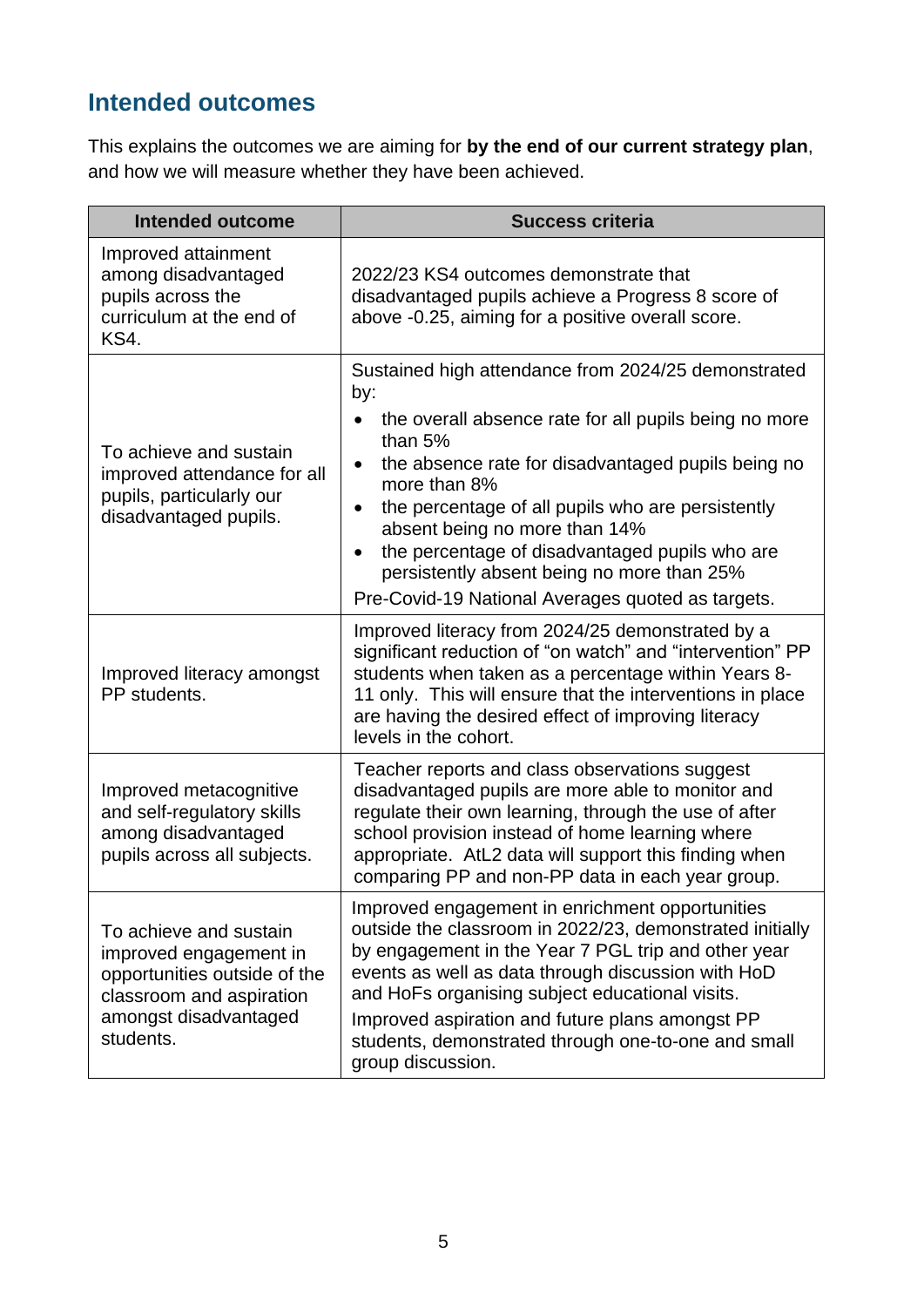## **Activity in this academic year**

This details how we intend to spend our pupil premium (and recovery premium funding) this academic year to address the challenges listed above.

All chosen actions and approaches have been informed by the following documents, some of which are referenced explicitly below:

- [Source 1] [Sutton Trust and Educational Endowment Foundation: Teaching and](https://educationendowmentfoundation.org.uk/education-evidence/teaching-learning-toolkit)  [Learning Toolkit](https://educationendowmentfoundation.org.uk/education-evidence/teaching-learning-toolkit)
- [Source 2] [Ofsted: The Pupil Premium, How schools are spending the funding](https://assets.publishing.service.gov.uk/government/uploads/system/uploads/attachment_data/file/413197/The_Pupil_Premium_-_How_schools_are_spending_the_funding.pdf)  [successfully to maximise achievement](https://assets.publishing.service.gov.uk/government/uploads/system/uploads/attachment_data/file/413197/The_Pupil_Premium_-_How_schools_are_spending_the_funding.pdf)
- [Source 3] **DfE:** Supporting the attainment of disadvantaged pupils
- [Source 4] [Ofsted: The Pupil Premium, An Update](https://assets.publishing.service.gov.uk/government/uploads/system/uploads/attachment_data/file/379205/The_20pupil_20premium_20-_20an_20update.pdf)
- [Source 5] Matthew Haynes SHMI: Improving Disadvantaged Pupils' Outcomes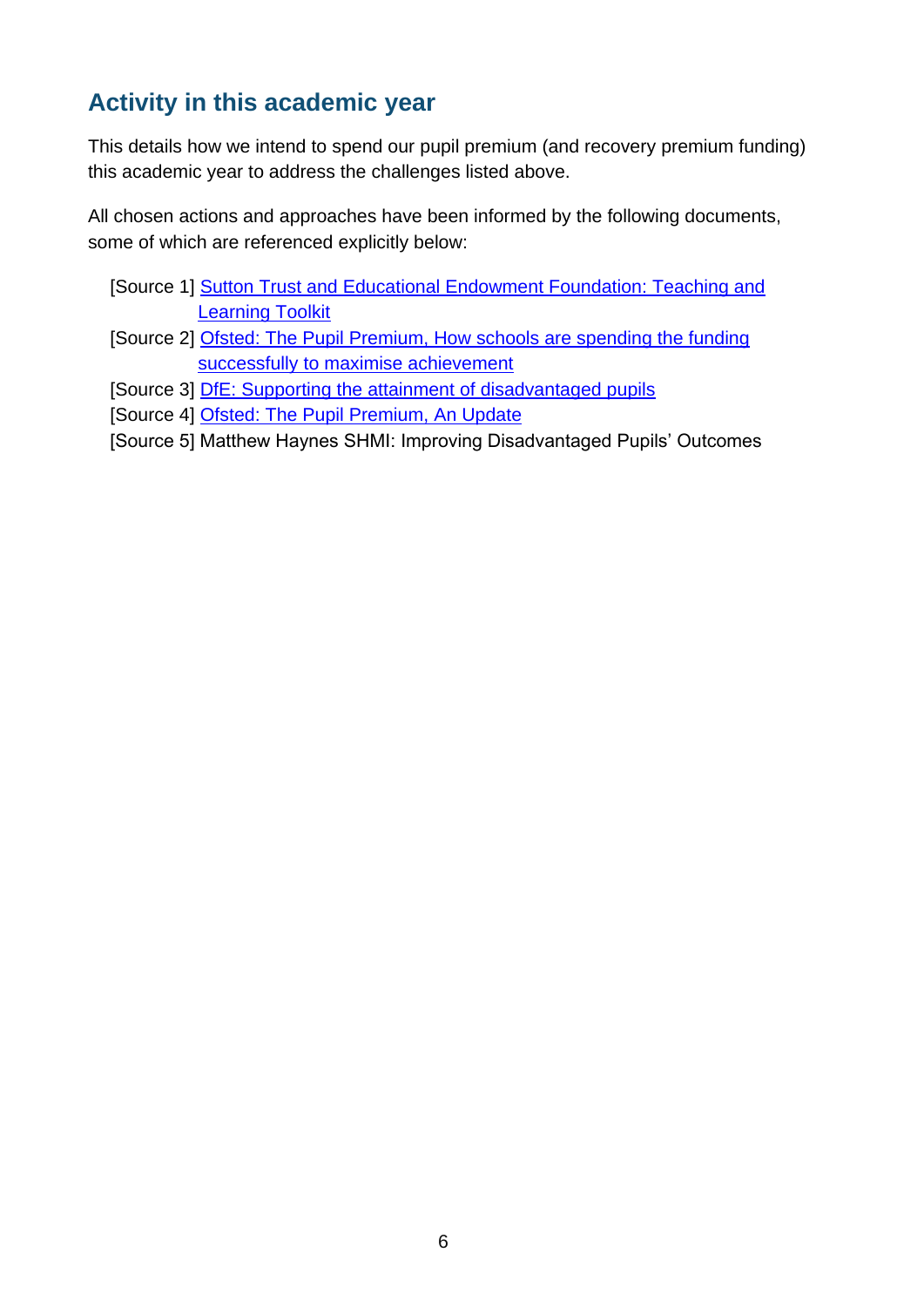# **(e.g. CPD, recruitment and retention)**

#### Budgeted cost: £ 20,000

| <b>Activity</b>                                                                                                                                                                                                  | <b>Evidence that supports this</b><br>approach                                                                                                                                                                                                                                                                                                                                                                                                                                                                                  | <b>Challenge</b><br>number(s)<br>addressed |
|------------------------------------------------------------------------------------------------------------------------------------------------------------------------------------------------------------------|---------------------------------------------------------------------------------------------------------------------------------------------------------------------------------------------------------------------------------------------------------------------------------------------------------------------------------------------------------------------------------------------------------------------------------------------------------------------------------------------------------------------------------|--------------------------------------------|
| <b>Quality first teaching</b><br>supported by<br>evidence informed<br>CPD for teachers and<br>support staff.<br>(Further supported by<br>CPD resources from<br>The National College)                             | We continue to embed the ethos of a whole<br>school responsibility (and accountability) for<br>the success of PP Students.<br>[Source 3] states that "more successful<br>schools use data to identify pupils' learning<br>needs during regular reviews of progress"<br>[Source 5] states that "An emphasis on<br>'tilting' the work of the school toward DA<br>pupils is needed in order for them to catch<br>up" and "Staff must know their<br>disadvantaged pupils and provide for them<br>as part of quality first teaching" | 1, 2, 3, 4, 5, 6                           |
| Maintain a CPD focus<br>on developing<br>metacognition and<br>the quality of teacher<br>modelling and<br>exposition.                                                                                             | Teaching metacognitive strategies to pupils<br>can be an inexpensive method to help<br>pupils become more independent learners.<br>[Source 1] states that "The evidence<br>indicates that explicitly teaching strategies<br>to help plan, monitor and evaluate specific<br>aspects of their learning can be effective."                                                                                                                                                                                                         | 1, 5                                       |
| Invest in software and<br>hardware to monitor<br>and support students<br>with out-of-class<br>learning.<br>Conduct regular<br>audits to ensure ICT<br>access is monitored<br>and maintained for all<br>students. | Internal evidence has identified the<br>technology gap with some of our<br>disadvantaged students and this was<br>highlighted during both Covid-19 lockdowns<br>when most students were required to work<br>from home.<br>Regular monitoring is now required to<br>ensure that devices sent home are being<br>used effectively.<br>[Source 1] states that "the impact of<br>homework on learning is consistently<br>positive (leading to five months additional<br>progress)"                                                   | 1, 5                                       |
| Promote and support<br>(through appropriate)<br>CPD) the literacy<br>strategy including the<br>use of PiXL unlock,<br>word of the week and<br>the reading strategy<br>in lessons.                                | Acquiring disciplinary literacy is key for<br>students as they learn new, more complex<br>concepts in each subject. This is further<br>described in Improving Literacy in<br><b>Secondary Schools</b><br>Reading comprehension, vocabulary and<br>other literacy skills are heavily linked with<br>attainment in maths and English as<br>described in a report by the OUP (word-<br>gap.pdf (oup.com.cn))                                                                                                                       | 1, 3                                       |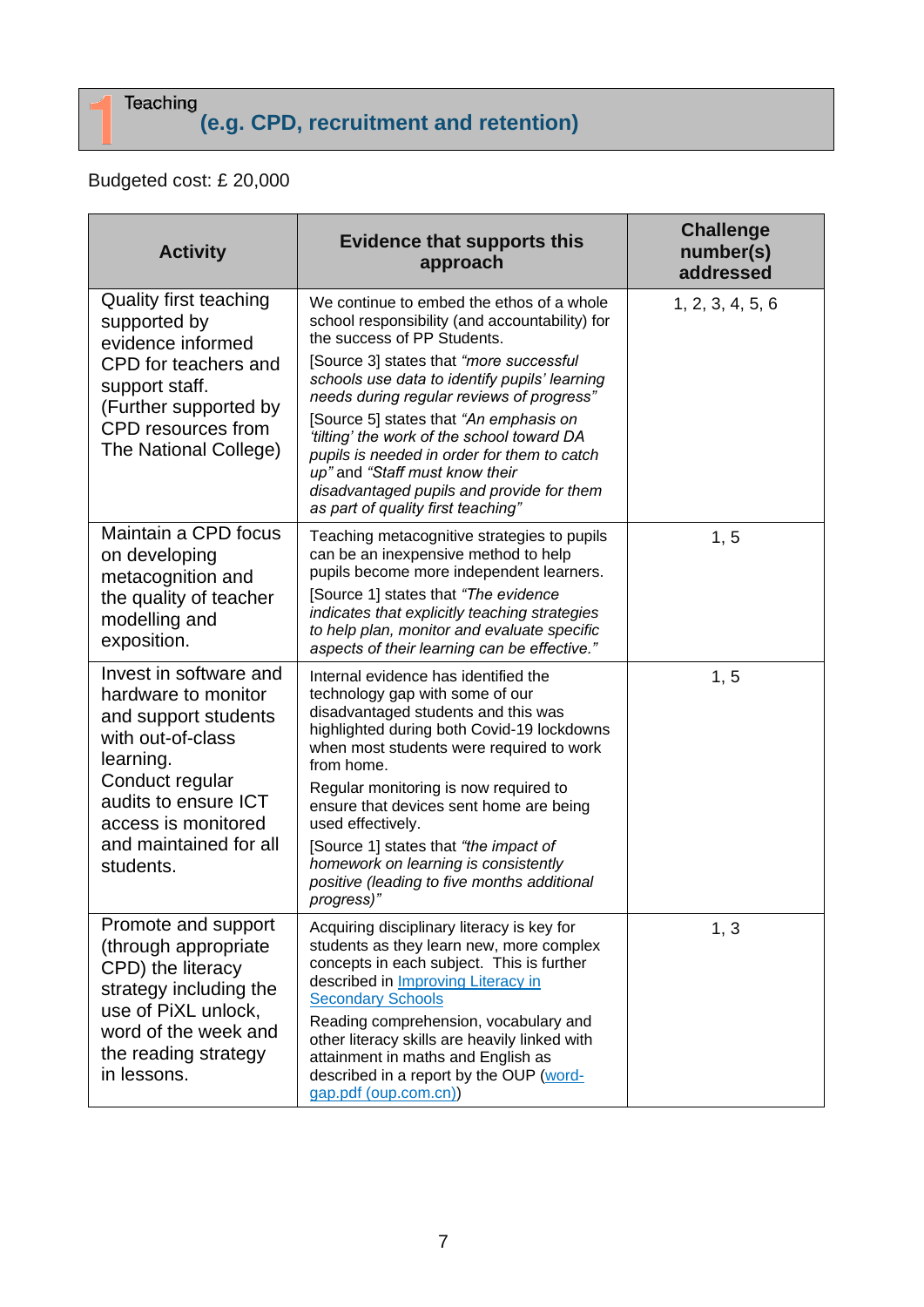

#### Budgeted cost: £ 75,000

| <b>Activity</b>                                                                                          | <b>Evidence that supports this</b><br>approach                                                                                                                                                                                                                                                                                                                                                                                                                                                                                                        | <b>Challenge</b><br>number(s)<br>addressed |
|----------------------------------------------------------------------------------------------------------|-------------------------------------------------------------------------------------------------------------------------------------------------------------------------------------------------------------------------------------------------------------------------------------------------------------------------------------------------------------------------------------------------------------------------------------------------------------------------------------------------------------------------------------------------------|--------------------------------------------|
| Continue to develop<br>Year 11 core<br>interventions (Cv, Fy,<br>Hy)                                     | KS4 Core Interventions continue to be very<br>successful and well attended and now take<br>place in a variety of formats. Progress<br>against iTarget for students involved is<br>clearly visible.<br>[Source 1] states that "small group tuition is<br>effective, and as a rule of thumb, the<br>smaller the group the better" and "in areas<br>like reading and mathematics one-to-one<br>tuition can enable learners to catch up with<br>their peers. Short, regular sessions over a<br>set period of time appear to result in<br>optimum impact." | 1                                          |
|                                                                                                          | [Source 3] states that more successful<br>schools "focus on providing targeted<br>support for under-performing pupils during<br>curriculum time (as well as providing<br>learning support outside school hours)"                                                                                                                                                                                                                                                                                                                                      |                                            |
|                                                                                                          | [Source 5] states that "Interventions must<br>work with first line teaching and teachers<br>need to be aware of and involved in what is<br>being done"                                                                                                                                                                                                                                                                                                                                                                                                |                                            |
| Continue to develop<br>the Yr11 mentoring<br>programme for<br>identified students<br>(coordinated by PI) | This was a successful initiative last year and<br>has been developed with more direction<br>and feedback to teachers and greater<br>pastoral support of each student.<br>[Source 1] states that "there is some<br>evidence that pupils from disadvantaged<br>backgrounds can benefit from up to about<br>two months' additional progress from<br>mentoring. Other positive benefits have<br>been reported in terms of attitudes to<br>school, attendance and behaviour"                                                                               | 1, 2, 4, 5, 6                              |
| Continue to develop<br>Yr7-8 Mentoring (Ce)<br>and Year 9-10<br>Support (PI)                             | We are keen to develop our mentoring and<br>coaching approach to support students in<br>KS3. This initiative was unable to run last<br>year due to Covid-19 but we wish to<br>develop it as part of our ongoing strategy.<br>[Source 1] states that "there is some<br>evidence that pupils from disadvantaged<br>backgrounds can benefit from up to about<br>two months' additional progress from<br>mentoring. Other positive benefits have<br>been reported in terms of attitudes to<br>school, attendance and behaviour"                           | 4, 5, 6                                    |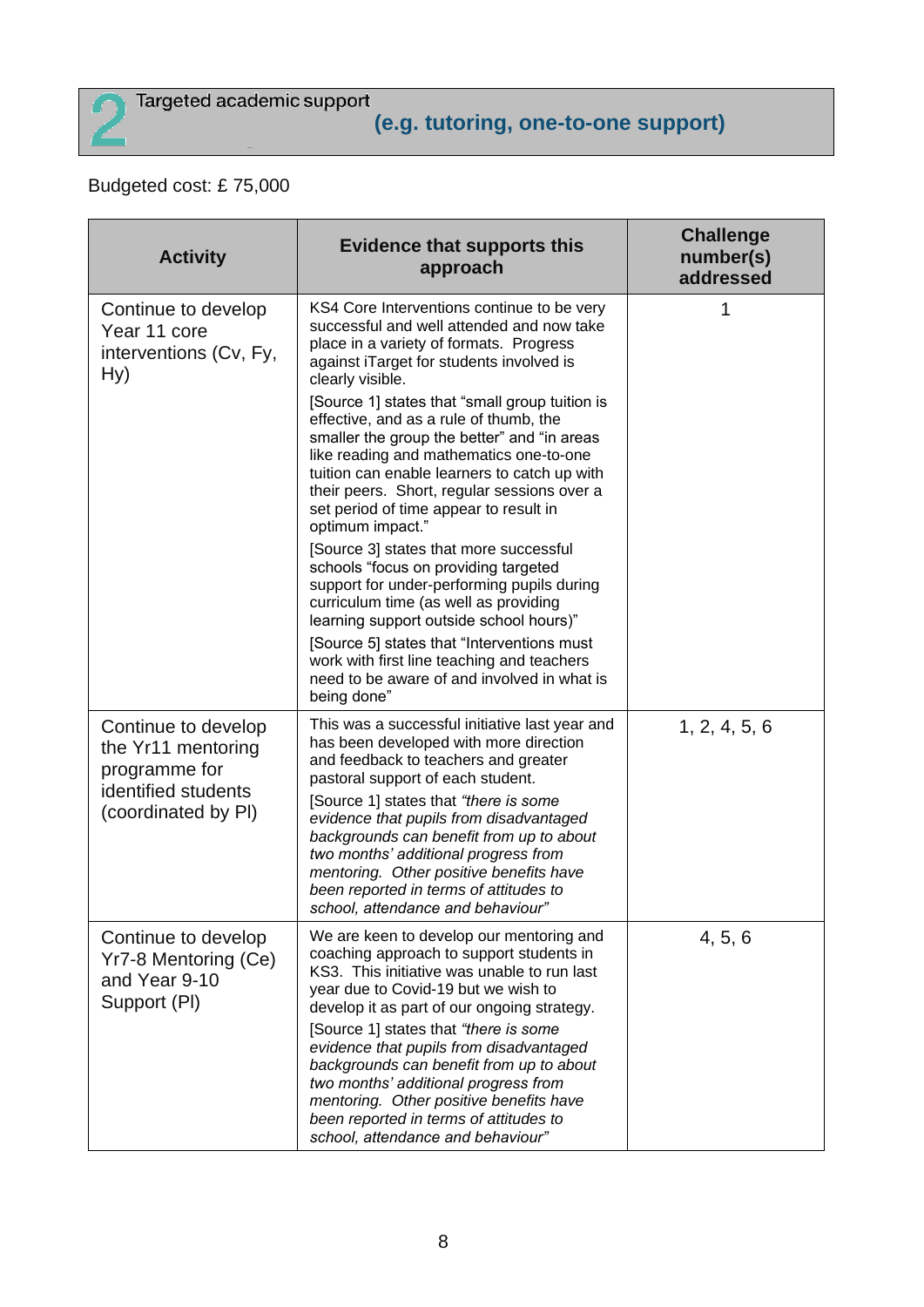| Yr11 extra core<br>classes                                                                                                                             | Although reducing class sizes is reported as<br>low impact, this is based on limited<br>evidence from the EEF. Internal evidence<br>based on previous years in school shows<br>that reducing class sizes in English, Maths<br>and Science to be more aligned to those in<br>option subjects has had a positive impact<br>on progress.<br>[Source 1] goes on to state that "Smaller<br>classes only impact upon learning if the<br>reduced numbers allow teachers to teach<br>differently - for example, having higher<br>quality interactions with pupils or minimising<br>disruption" and "The gains from smaller<br>class sizes are likely to come from the<br>increased flexibility for organising learners<br>and the quality and quantity of feedback the<br>pupils receive", both of which are applicable<br>in these circumstances. | 1    |
|--------------------------------------------------------------------------------------------------------------------------------------------------------|--------------------------------------------------------------------------------------------------------------------------------------------------------------------------------------------------------------------------------------------------------------------------------------------------------------------------------------------------------------------------------------------------------------------------------------------------------------------------------------------------------------------------------------------------------------------------------------------------------------------------------------------------------------------------------------------------------------------------------------------------------------------------------------------------------------------------------------------|------|
| Continue to develop<br><b>Yr7-11 PowerHour</b><br>using it to offer<br>support and<br>mentoring to all<br>students, with<br>targeted invites in<br>KS4 | It is recognised that PP Students need<br>support and encouragement working<br>outside lessons. Early analysis of<br>homework issues, identified through<br>tracking, will allow for practice to be<br>modified to support PP.<br>Extending PowerHour to KS3 (under the<br>title of a homework club) is a continued<br>strategy from last year that must be<br>promoted and focussed more effectively.<br>[Source 1] states that "the impact of<br>homework on learning is consistently<br>positive (leading to five months additional<br>progress)" and "evidence suggests that<br>disadvantaged pupils benefit<br>disproportionately from extending school<br>time"                                                                                                                                                                      | 1, 5 |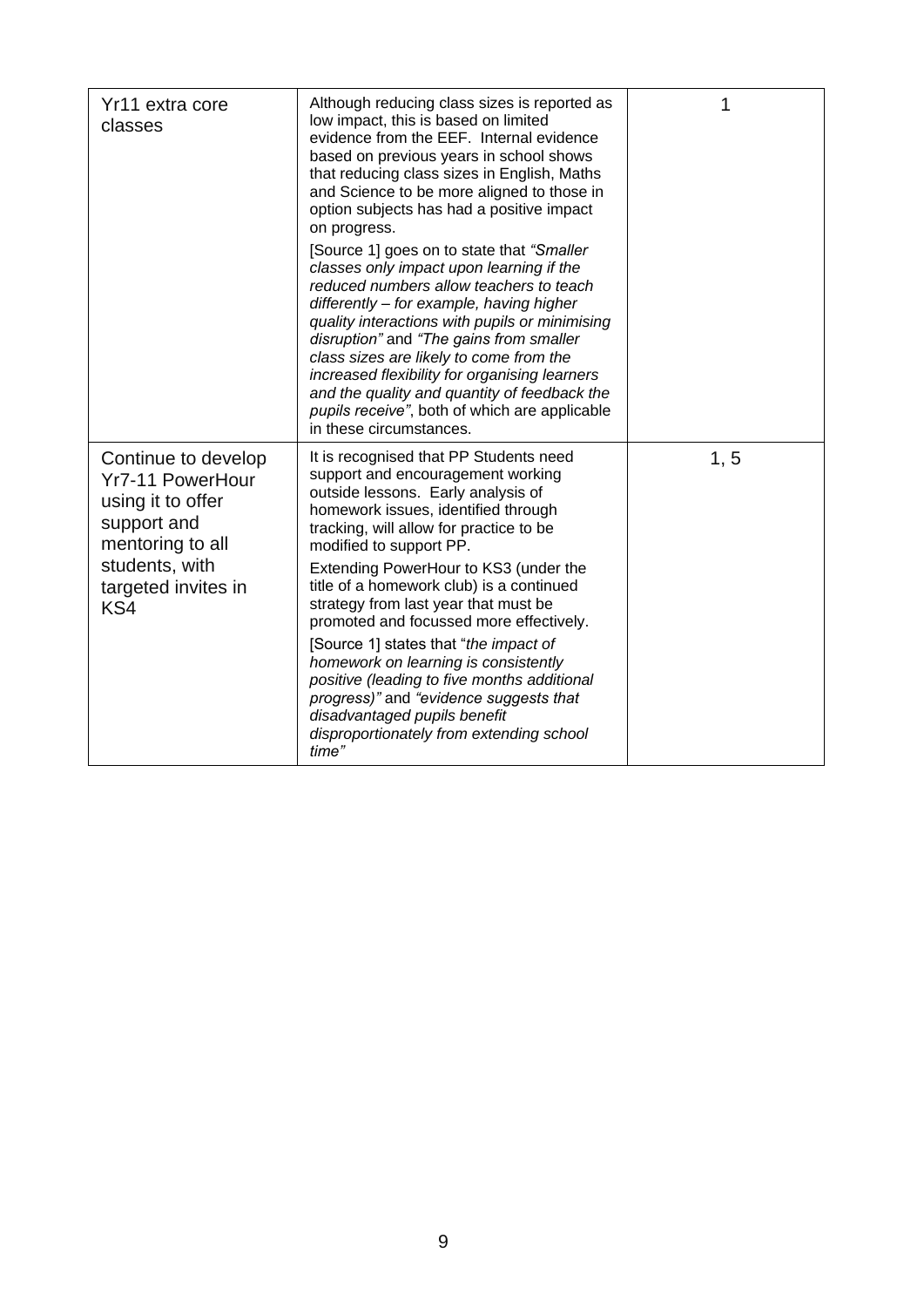#### Budgeted cost: £ 51,000

| <b>Activity</b>                                                                                                                                                            | <b>Evidence that supports this</b><br>approach                                                                                                                                                                                                                                                                                                                                                                                                                                                                                                                                                                                                                                                                                                                                                                                                 | <b>Challenge</b><br>number(s)<br>addressed |
|----------------------------------------------------------------------------------------------------------------------------------------------------------------------------|------------------------------------------------------------------------------------------------------------------------------------------------------------------------------------------------------------------------------------------------------------------------------------------------------------------------------------------------------------------------------------------------------------------------------------------------------------------------------------------------------------------------------------------------------------------------------------------------------------------------------------------------------------------------------------------------------------------------------------------------------------------------------------------------------------------------------------------------|--------------------------------------------|
| Improve attendance<br>and target persistent<br>absenteeism through<br>early identification<br>and action, parental<br>contact, home visits<br>and attendance<br>workshops. | This role will continue to be used to target<br>attendance concerns, especially following<br>the disruption caused by Covid-19.<br>[Source 3] states that "more successful<br>schools set up rapid response systems to<br>address poor attendance"                                                                                                                                                                                                                                                                                                                                                                                                                                                                                                                                                                                             | $\overline{2}$                             |
| Improve parental<br>contact with PP<br>students, focussing in<br>particular on PTCEs<br>in the first instance.                                                             | Most research looking at parental<br>engagement focuses on home reading<br>interventions in early years and primary<br>settings. However, the effect in secondary<br>schools is as high as +2 months.<br>[Source 1] states that "By designing and<br>delivering effective approaches to support<br>parental engagement, schools and teachers<br>may be able to mitigate some of these<br>causes of educational disadvantage,<br>supporting parents to assist their children's<br>learning or their self-regulation." It goes on<br>to give key elements including, "tailoring<br>communications to encourage positive<br>dialogue about learning, regularly reviewing<br>how well the school is working with parents<br>and offering more sustained and intensive<br>support where needed."                                                    | 2, 4, 5, 6                                 |
| Increase the<br>opportunities and<br>encouragement for<br>disadvantaged<br>students to engage in<br>all year and subject<br>enrichment activities.                         | It is vital to ensure all PP students have a<br>positive experience of secondary school.<br>This initiative was very successful last year<br>in encouraging PP Students to attend this<br>residential.<br>This now needs to be extended to offer<br>more encouraged and support for<br>disadvantaged students getting involved in<br>all enrichment activities.<br>[Source 1] states that "outdoor adventure"<br>learning consistently shows positive<br>benefits on academic learning. There is also<br>evidence of an impact on non-cognitive<br>outcomes such as self-confidence"<br>[Source 1] states that "the impact of arts<br>participation and sports participation on<br>academic learning appears to be positive<br>but low." Wider benefits include "improved<br>attitudes to learning, well-being, health and<br>social benefits" | 6                                          |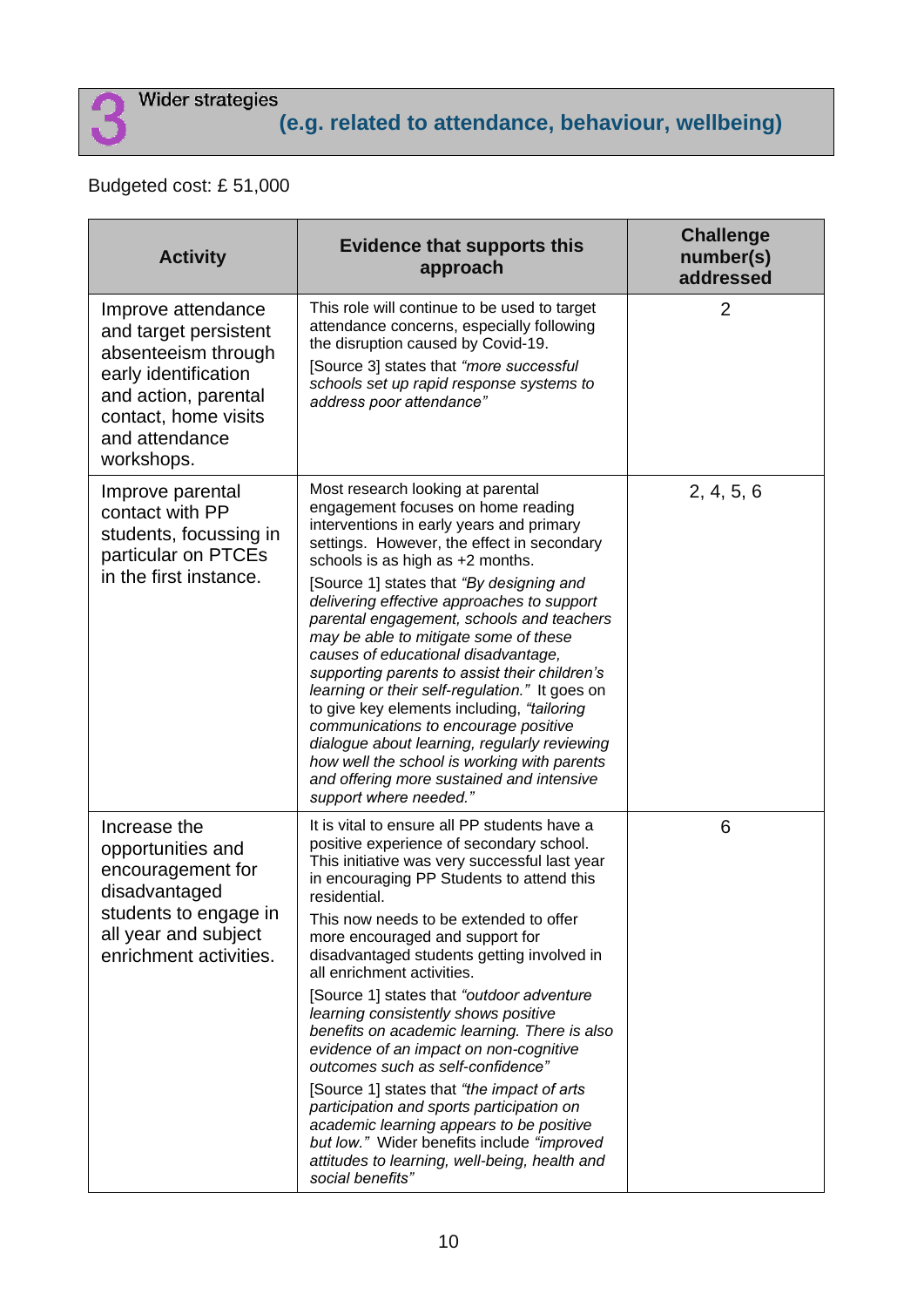| Continue to improve<br>options and careers<br>advice and support<br>for disadvantaged<br>students. | Student Voice with Year 8 indicates that PP<br>students feel less well prepared to make the<br>best option choices and post-16 choices<br>(including work experience). It is also<br>recognised that PP students will be more<br>motivated to engage in independent study if<br>they have high future aspirations.<br>[Source 5] states that "Building high<br>aspirations, including inspirational careers | 2, 6 |
|----------------------------------------------------------------------------------------------------|-------------------------------------------------------------------------------------------------------------------------------------------------------------------------------------------------------------------------------------------------------------------------------------------------------------------------------------------------------------------------------------------------------------|------|
|                                                                                                    | advice and guidance, are key"                                                                                                                                                                                                                                                                                                                                                                               |      |

**Total budgeted cost: £146,000**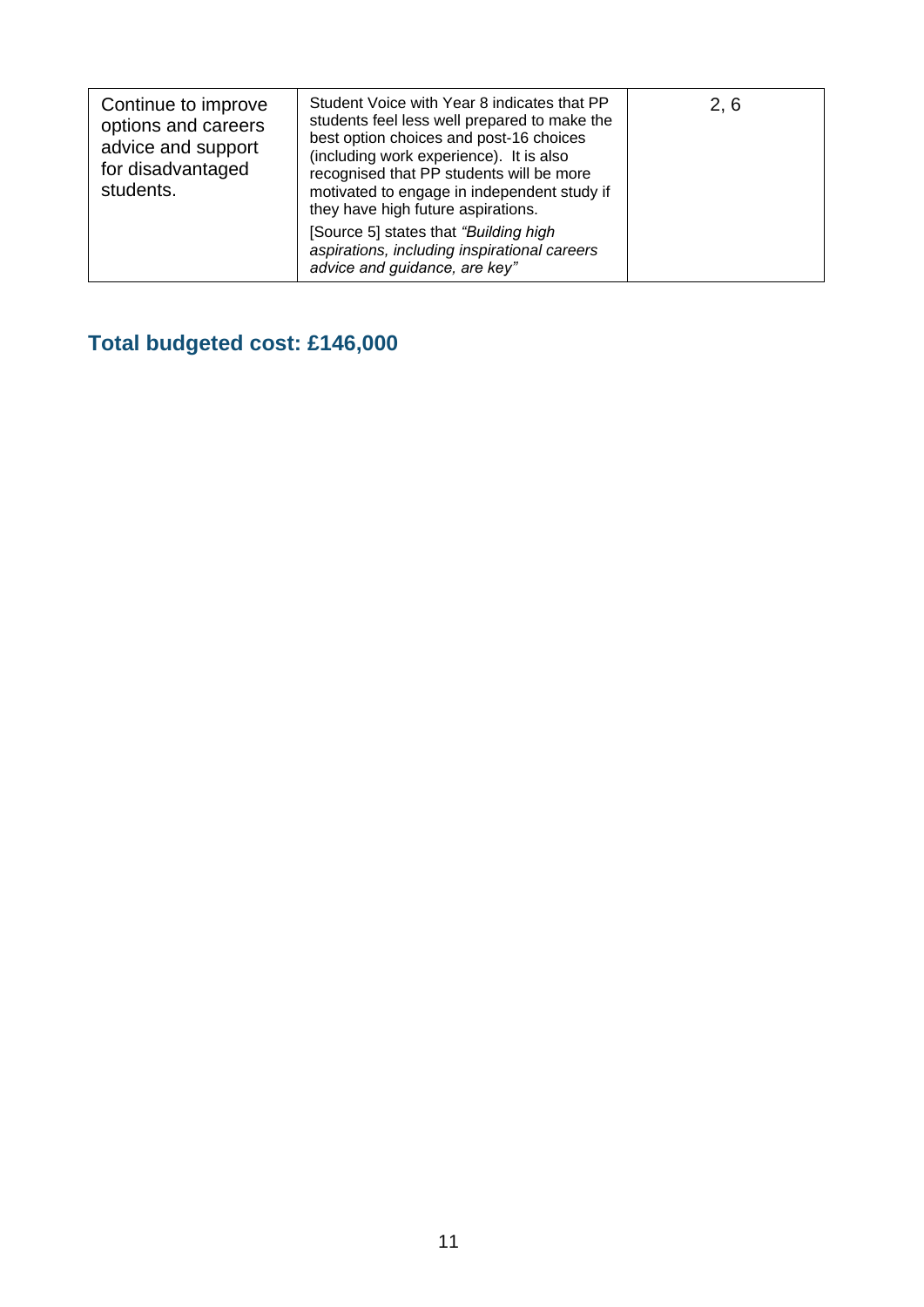# **Part B: Review of outcomes in the previous academic year**

#### **Pupil premium strategy outcomes**

This details the impact that our pupil premium activity had on pupils in the 2020 to 2021 academic year.

2021 GCSE Outcomes have already been referred to in this strategy document – although the 2020 strategy aim refers to progress data (using Progress 8), the percentage of disadvantaged students gaining 9-4 in English and Maths is the best available alternative. The TAG 2021 percentage shows an understandable decrease from that from CAGs at the beginning of the pandemic in 2020. However, it is felt that this was determined using a robust methodology and it's increase from 2019 (50%) and value considerably above the 45% target set, highlights the work put in, both during and following lockdown, in order to support our disadvantaged students in Year 11.

Attainment 8 for disadvantaged students in 2021 was 39.4, a notable increase on all but 2020's figure (40.1) and above that targeted in our previous strategy. The percentage of disadvantaged students achieving 9-5 in English and Maths was also above that targeted (36% compared to 28%) and the best since the introducation of 9-1 grading. Without progress data, it is hard to determine the effect that the prior attainment of the cohort had on this figure.

Attendance has been severely affected by Covid-19 and we are still seeing the effects now, in the new year, both due to continued illnesses and increased disaffection. Attendance of disadvantaged students in years 7 to 11 (see comment above on necessary 'cleansing' of data) dropped to 81.2% and was below the 92.2% targeted. Similarly, disadvantaged persistent absenteeism rose to 54% rather than falling to the target set. Attendance, especially of the disadvantaged students, continues to be a major concern and focus for the years ahead, as we begin to uncover the longer lasting effects of Covid-19.

The rigorous focus on the catch-up strategy, highlighted in the Pupil Premium review last year, was very successful, with student voice being very positive about the return to school, both in terms of feeling safe and not feeling behind. However, the unveiling of PiXL Unlock, to support literacy across the school and especially with the disadvantaged and lower prior attaining students, was delayed until September 2021.

Mentoring was developed successfully during the latter part of the year, starting Year 11 mentoring early (while students were in Year 10). Strong relationships were forged with individual mentors and the whole cohort which has ensured the success of the PowerHour in the current year so far.